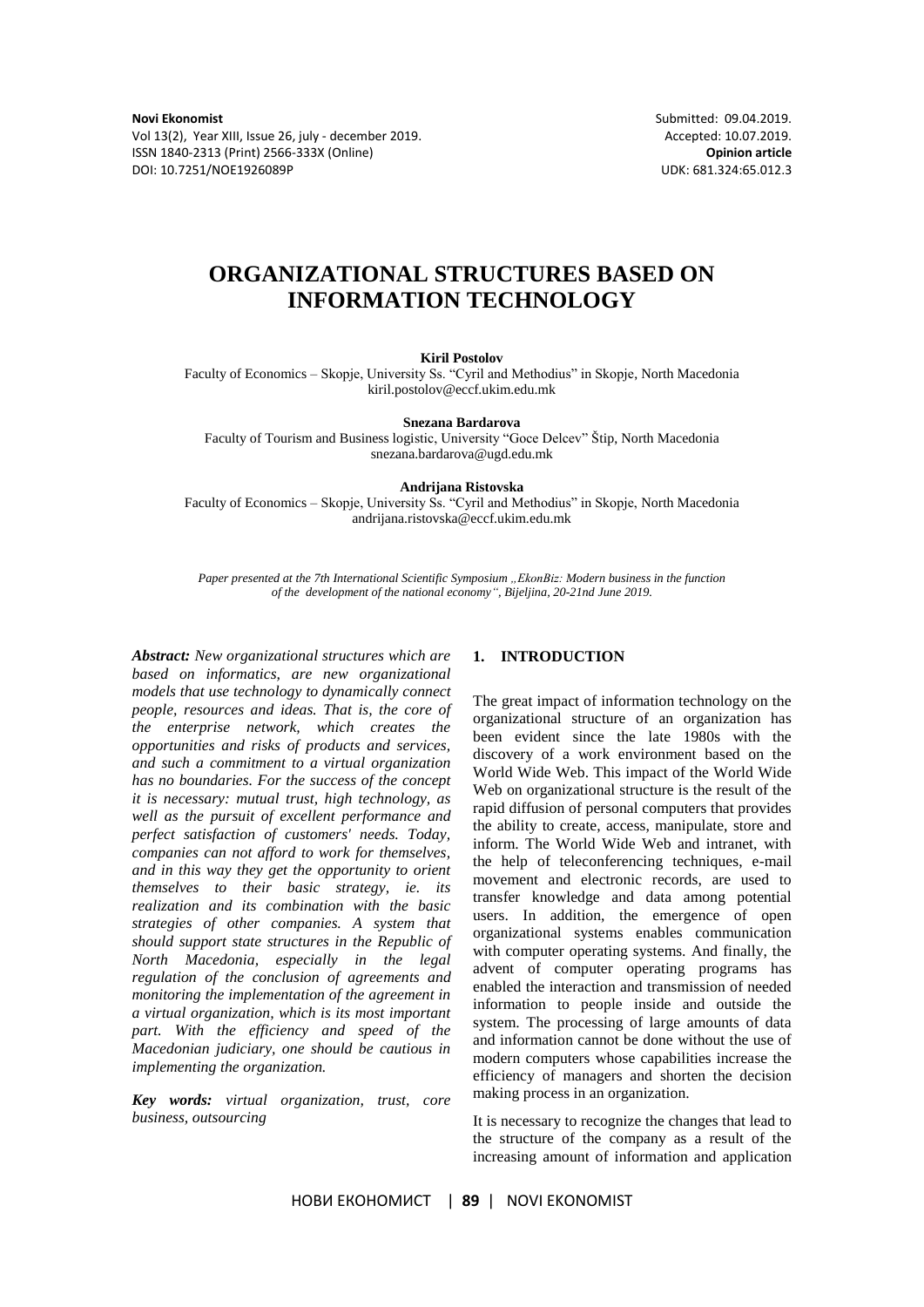of computer technology. When these forces are imposed on the environment, the local character of the business is lost and the interaction is achieved with persons outside the enterprise (for example, using email is a way of communicating with known stakeholders, whether they are employees of the company or outside), or "communication with strangers" (this is the so-called Internet search, where, based on the address obtained, information is obtained but there should be no direct contact with the other party).

In both cases, the creators of the organizational structure have the ability to transfer knowledge from a variety of fields, including knowledge of design problems. A great deal of information that is easily accessible, but also without which it is impossible to imagine work, slows down and hinders the efficient and effective operation of the company if the existing organizational structure is not improved. The importance of employees for the functioning of the company is now diminished. Slow access to information is an obstacle to functioning. Here, a problem arises with the speed of archiving data.

There is also a problem with the decision-making process. The application of a territorial (within the divisional) organizational structure in the context of the existence of transnational companies and subcontractors in different parts of the world is already emerging as a barrier to business development. New models are being sought to eliminate these shortcomings (which have not so far manifested themselves to some extent, primarily as a result of the level of technical and technological development). The application of information technology is manifested by an increase in the number of hierarchical levels, an increase in the control range of managers at the top of the organizational structure, and a decrease in the scope of control of middle management. New organizational structures were obtained.

The impact of information equipment on the organizational structure can be seen through the following aspects:

- transforms the structure from mechanical to organic, ie. from hierarchical to adaptive (flexible);
- makes the company a flexible system;
- redesigns work;
- streamlines and facilitates human work in all areas;
- reduces the number of mid-level managers;
- creates job design opportunities;
- the decision-making process is decentralized;
- the range of management is gaining importance;
- provides greater labor mobility.

However, despite all the benefits of using a computer, their application to business operations has been slow. The following may be cited as obstacles to the extensive use of computers (Torrington, Hall, p.143):

- problems with inappropriate access;
- real-time system;
- a system that does not provide online surveys;
- a system that does not provide flexible research.

It can be mentioned that reducing the ability to protect privacy is one of the barriers of the application of computers. No matter how positive their application is, because of the ability to detect data, or to transmit "painful" messages (so-called viruses), many managers do not like them. This is achieved by side effects (unauthorized entry or destruction of their system), but on the other hand, they become uncompetitive due to the slowness of performing activities and are characterized by inefficient functioning.

Issues related to confidentiality, privacy and security of personal information are growing stronger with the increasing use of computers. To this end, appropriate laws have been adopted that regulate this issue, which also provide for criminal sanctions against those who use unlawful acts in connection with the use of other computer systems or their destruction of software. This is more about using a computer.

In order to properly apply information technology, the following steps must be taken: First, interviewing company executives, reviewing the new situation, and using appropriate literature to research related topics. As a result of this activity, answers that may be of a similar or different nature can be obtained (David, Malone, 2003). These answers should then be tested and redefined to obtain appropriate results, which are then applied (but not necessarily), ie Is there a need for partial or complete changes in the organizational structure?

#### **2. Virtual organizational structure**

Literature provides different definitions of what a virtual organizational structure is. Thus, Barnard (2009) and Blacker (2008) observe virtual organization through the role of information technology and the growth of virtual organization as a result of this process. Penrose (1996)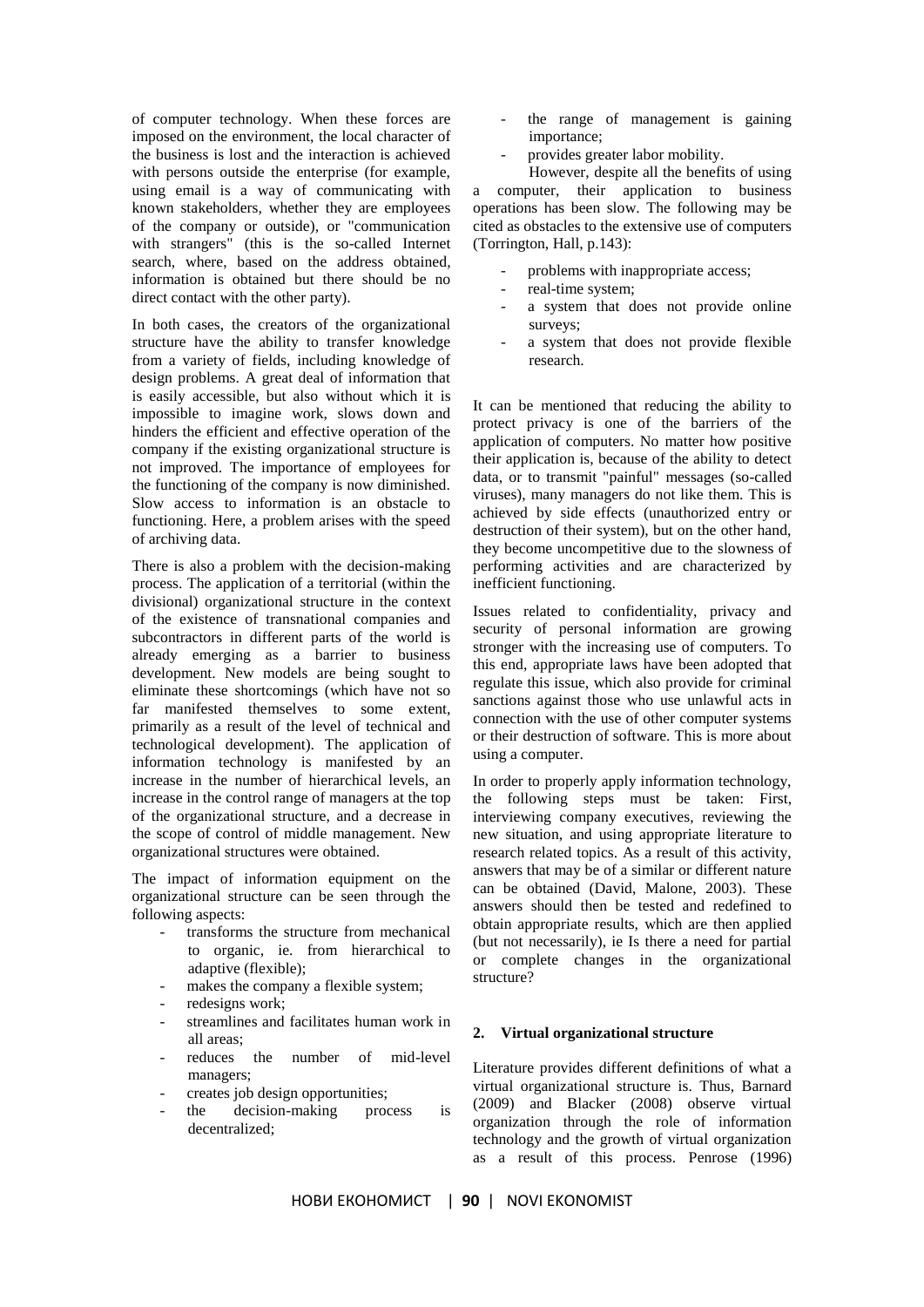emphasizes that virtual organization is one of the new types of network-related firms. Virtual organizational structure is a form in which there is no traditional separation from the environment, that is, there are no boundaries and structure (Serto, 2003, p. 274).

A virtual organization is a non-hierarchical structure of multiple enterprises, which independently decide whether to enter this form of organizational structure with other enterprises that exchange energy, materials and information. In a broader sense, virtual organizational structure means organizational structure, with a temporary network of independent enterprises (suppliers, customers) that are interconnected with the information technology media to share opportunities and costs of expanding into a new market (Byrne, 2003).

This means that the company can design organizational structure with employee names, specific roles and activities to handle, as long as the raw materials and materials needed to operate, are not physically located in the company, but supplied by its suppliers, or employees are not located in the company, but not all work from home. The essence of this organizational structure model is that the enterprise performs only those activities in which it is a leader (the so-called core business), while the activities that are not its primary business (the so-called outsourcing) redirect it to other enterprises.

Furthermore, there are also great difficulties in determining the characteristics of virtual organizations, so that different approaches and attempts can be found in the literature. According to Barnat (2009), the characteristics of a virtual organization are:

- it exists in the so-called "cyberspace", or a *medium in which electronic communications and information programs take place and considers the naming of this space a critical feature of a virtual organization;*
- *transcends the boundaries of conventional organizational structures (Jansen, Steenbakkers, Jagers, 2000, 784-788);*
- *knowledge sharing;*
- *geographical dislocation;*
- *electronic communication;*
- *a general understanding of trust-based business among participants to perform the operation without written documents (Von Kortzfleisch, Al-Laham, 2000);*
- *combining key competencies to achieve greater market impact;*
- *the common name under which market recognition is provided;*
- *failure to provide additional centralized governance to eliminate bureaucracy;*
- *effective use of communication and information technologies to reduce coordination costs.*

However, meeting these conditions does not mean that the company should automatically enter into a virtual organization. Below, we provide an overview of the factors that influence whether or not an organization should enter a virtual organization.

Factors that influence a company TO ENTER into a virtual organization:

- *willingness to share risks and keep their promises, commitments and quality;*
- *publicly declare that it has adopted a virtual organization as a corporate strategy;*
- *to be in constant search for new partners;*
- *reducing the time needed to complete the work and speed up business processes;*
- *market access.*

Factors Influencing a Company to NOT ENTER a Virtual Organization:

- *when it has the competence and capacity to satisfy the needs of the market independently;*
- when distracting the company from its *growth strategy;*
- when the risk is too high;
- when there is a mismatch between *management style and philosophy;*
- *when there is a risk of producing a quality product or service;*
- *when there is no proper legal framework for the virtual organization.*

# **3. Opportunities for establishing a virtual organization in Macedonian companies**

The increasing opportunities for the introduction of virtual organization in the enterprises in the Republic of North Macedonia arise as a result of the change of focus on the interest of the managers in the companies, the development of information and communication technology, the introduction of standards in the functioning and the establishment of mutual trust relations between the companies. As a result, a questionnaire was developed that included several questions in which potential managers gave their views on establishing this form of organization. To facilitate explaining the content of virtual organizations,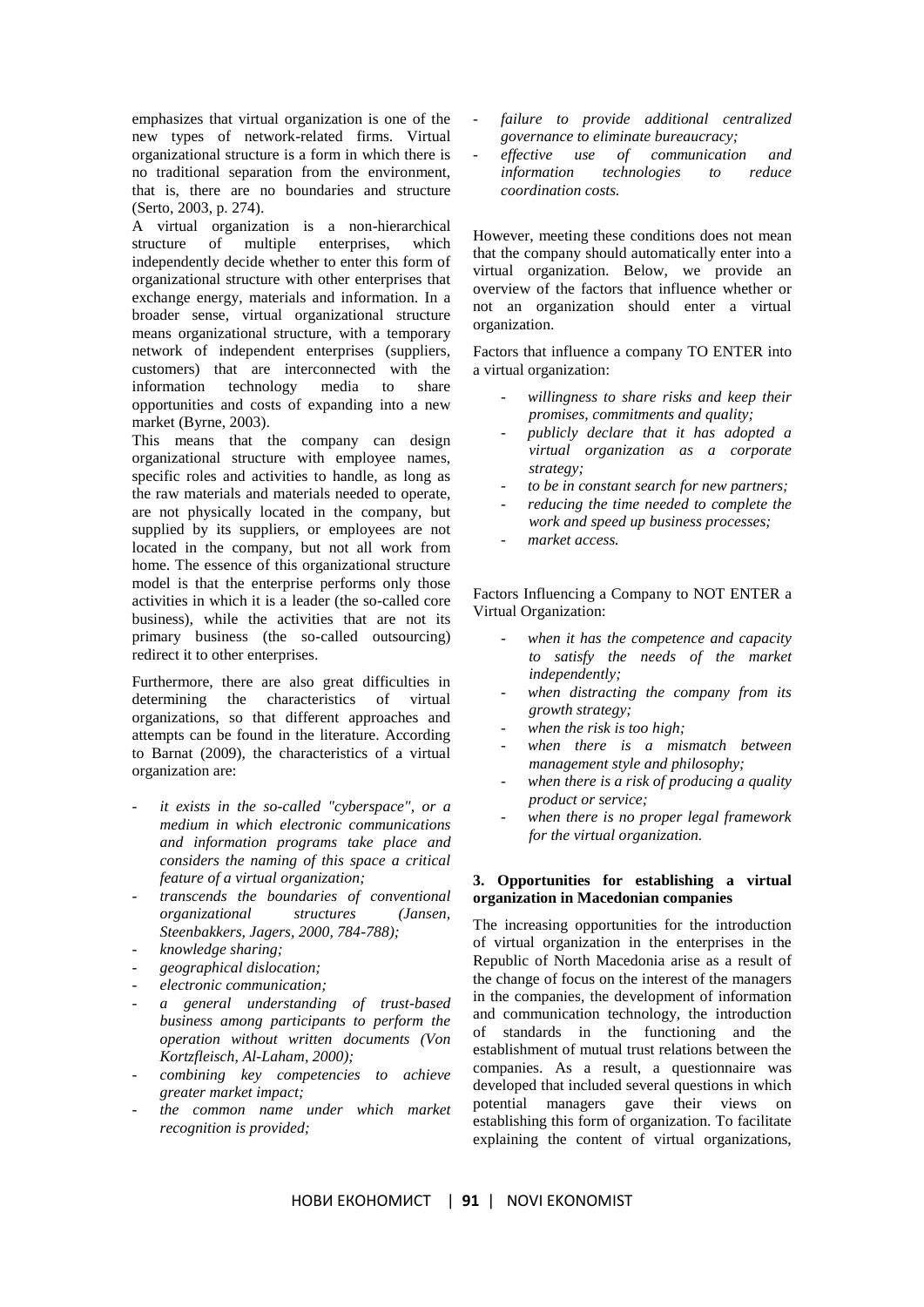respondents were provided with a clear explanation of what a virtual organization is.

The interview involved 30 people, experts from different fields, who studied the organizational structure.

Eight questions were defined in the questionnaire and respondents were given the opportunity to choose one of five answers, ranging from one to five (Likert scale), where:

- 1 means strongly disagree,
- 2 disagree,
- 3 indifferent,
- 4 I agree, and
- 5 I totally agree.

The minimum score that can be obtained is 30, and the maximum is 150. The answers are given in the following table:

Table 1. Questionnaire for analyzing the opportunities for introducing a virtual organizational structure in the enterprises of the economy of the Republic of North Macedonia

|                | <b>Response</b>                                            |                             |                |                                        |                |                         |                        |
|----------------|------------------------------------------------------------|-----------------------------|----------------|----------------------------------------|----------------|-------------------------|------------------------|
|                | <b>Question</b>                                            | <b>Strongly</b><br>disagree | T<br>disagree  | $\mathbf{I}^{\prime}$ m<br>indifferent | I agree        | <b>Totally</b><br>agree | <b>Total</b><br>result |
|                |                                                            |                             | $\mathfrak{D}$ | 3                                      | 4              | 5                       |                        |
| 1              | the company<br>introduces a virtual<br>organization        | 30                          | $\Omega$       | $\Omega$                               | $\Omega$       | $\Omega$                | 30                     |
| $\overline{2}$ | was ever introduced                                        | 30                          | $\Omega$       | $\Omega$                               | $\Omega$       | $\Omega$                | 30                     |
| 3              | focus on excellence                                        | 15                          | 10             | 3                                      | $\mathfrak{D}$ | $\Omega$                | 52                     |
| $\overline{4}$ | risk sharing                                               | 28                          | $\Omega$       | $\Omega$                               | $\overline{c}$ | $\Omega$                | 36                     |
| 5              | looking for new<br>partners                                | 5                           | 5              | 5                                      | 10             | 5                       | 95                     |
| 6              | legal framework for<br>introducing virtual<br>organization | 30                          | $\Omega$       | $\Omega$                               | $\Omega$       | $\Omega$                | 30                     |
| $\overline{7}$ | application of ICT                                         | $\Omega$                    | $\Omega$       | 5                                      | 10             | 15                      | 120                    |
| 8              | there is trust                                             | 28                          | $\overline{2}$ | $\theta$                               | $\Omega$       | $\Omega$                | 32                     |

From the answers and their statistical analysis, we can conclude that due to the characteristics of the organizational fusion in our country, as well as the company's attitudes towards the conditions that must be fulfilled for the introduction of a virtual organizational structure in our business practice, the conditions for introducing a virtual organizational structure are all not yet fulfilled. In particular, it stems from a willingness to share risk, a lack of mutual trust between businesses and an underdeveloped legal system to regulate this issue, as well as providing legal protection to companies wishing to pursue such a relationship.

## **CONCLUSION**

The twentieth century and the beginning of the twenty-first century in the theory and practice of organization and management are definitely recognizable as periods of changes in the existing

organizational structure of enterprises. One such opportunity is given to the company by introducing a virtual organization (organizational structure). Therefore, it is necessary to understand the principles and legitimacy of the functioning of the virtual organization.

The essence of the virtual organizational structure is that the company performs only those activities in which it is a leader, while the activities in which it does not perform well extend to other enterprises. The following conditions for success of this concept must be fulfilled: mutual trust, high level of information and communication technology, focus on excellence and focus on greater degree of customer satisfaction. The opportunities for implementing a virtual organizational structure (organization) are created solely on the basis of providing these conditions.